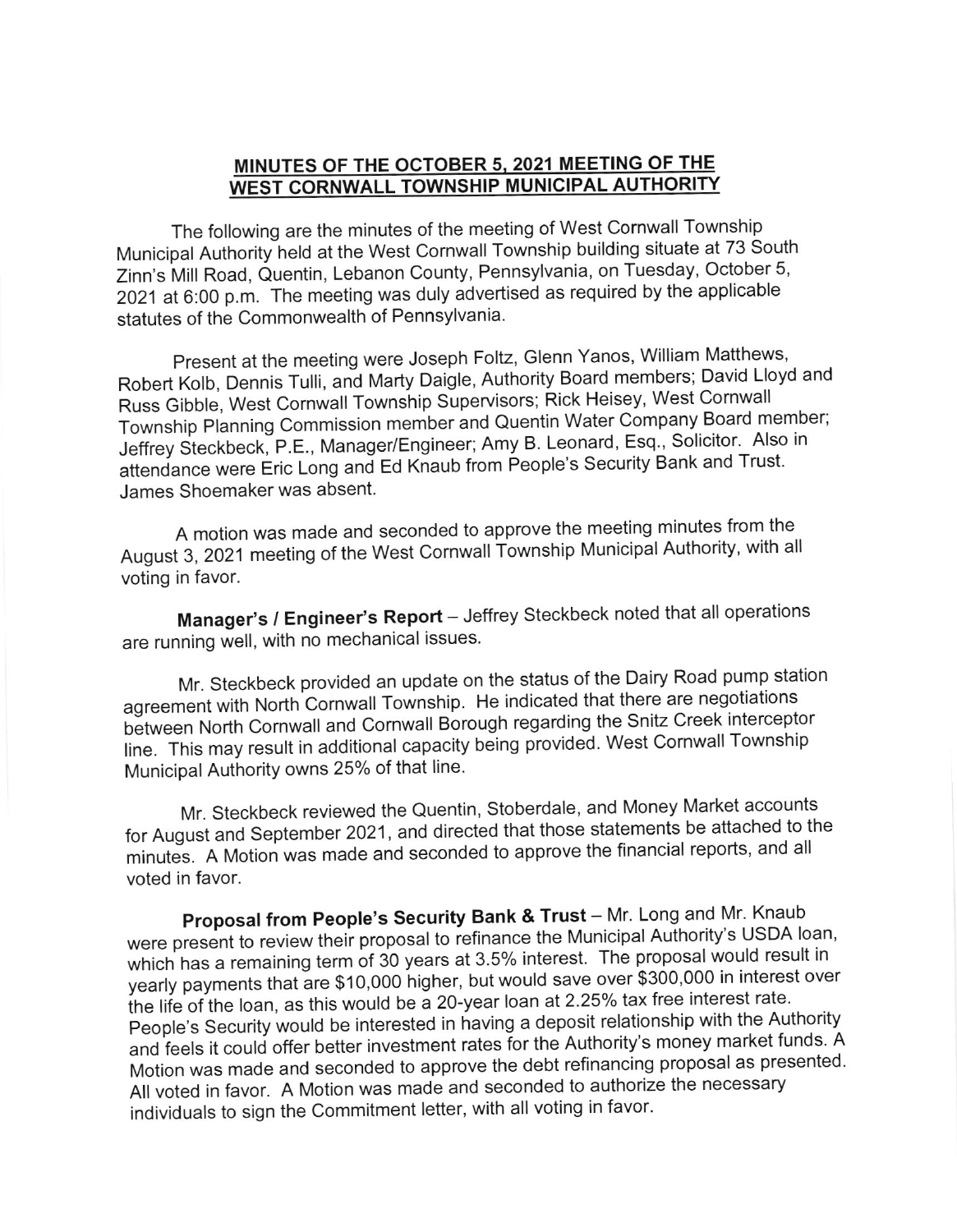Quentin Water Company - Mr. Heisey was present from the Quentin Water Company to discuss the possible sale of the Water Company. He reviewed the estimates of the value of the Water Company, and indicated the Water Company would like to see both water and sewer services fall under the Authority umbrella. He discussed upgrades made to the water system and there was further discussion among the Authority members. Mr. Steckbeck stated that if the Authority were to purchase the Water Company, he would recommend the Authority contract with a third party for tank management, cieaning, monitoring, inspections and permitting. The Authority reviewed the Water Company's operating expenses, the current rates and tapping fees. Discussion will continue in December.

Mr. Long was asked if the same financing terms would apply if the WCTMA desired to borrow money to purchase the QWC - likely an amount around \$1 million. Mr. Long indicated that if the borrowing occurred in the near future, that terms would be the same. If there is a delay in borrowing, there may be an increase in interest rates to match any increase approved by the Federal Reserve.

Solicitor's Report - Attorney Leonard had no additional items for discussion.

The next meeting of the west cornwall Township Municipal Authority will be December 7, 2021.

> Respectfully submitted, Amy B. Leonard, Solicitor